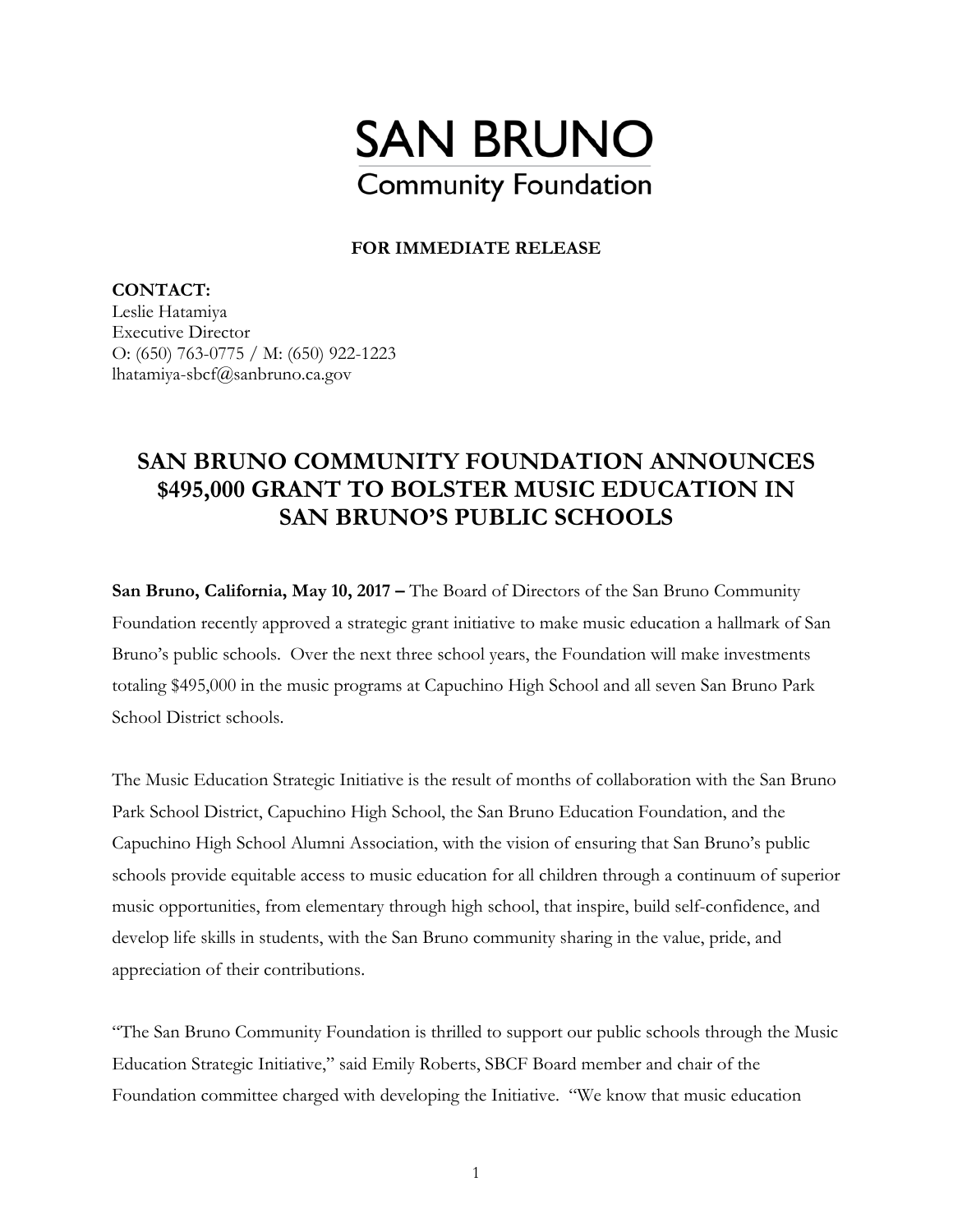boosts academic achievement and has an array of educational benefits for the participating students. Moreover, music is an integral part of community building. Community benefits of the Initiative will include fostering the cultural arts through community performances, bolstering a sense of pride in accomplished student musical groups, and strengthening our local public schools to help attract families to San Bruno and increase their interest in sending their children to San Bruno schools. The Foundation is truly excited about this opportunity to enhance San Bruno's public schools in a way that the entire community can share – through the joy and performance of music."

To fund the Music Education Strategic Initiative, the Foundation is utilizing a portion of the restitution funds resulting from the City of San Bruno's settlement with Pacific Gas & Electric Company following the 2010 gas pipeline explosion that devastated San Bruno's Crestmoor neighborhood.

Foundation funding will enable the San Bruno Park School District to offer a high-quality, standards-based, age-appropriate music curriculum to all grades at all six of its elementary schools. The school district has been unable to fund any district-wide music program at the elementary school level, and music education offerings have been dependent on the support of school PTAs and an after-school instrumental program run by the San Bruno Education Foundation. Under the Music Education Initiative, Music for Minors – a San Carlos-based nonprofit organization that partners with school districts – will provide weekly music instruction for all 1,900 elementary school students in the district. Over the next three years, SBCF will provide \$203,721 to underwrite the cost of Music for Minors, with additional support from the local elementary school PTAs.

At the middle and high school levels, where high-quality but under-resourced music programs are already in place, the Foundation will make substantial key investments to address deficiencies that have prevented the programs from reaching their full potential. These investments will fund, in part, significant one-time expenses that the schools would have a difficult time covering under current financial conditions. Parkside Intermediate School, the San Bruno Park School District's only middle school, will receive \$107,668 in Foundation funding to buttress its burgeoning music program, in which more than 40 percent of its student body participates. These funds will finance a variety of needs, including instruments, music books, and other necessary equipment.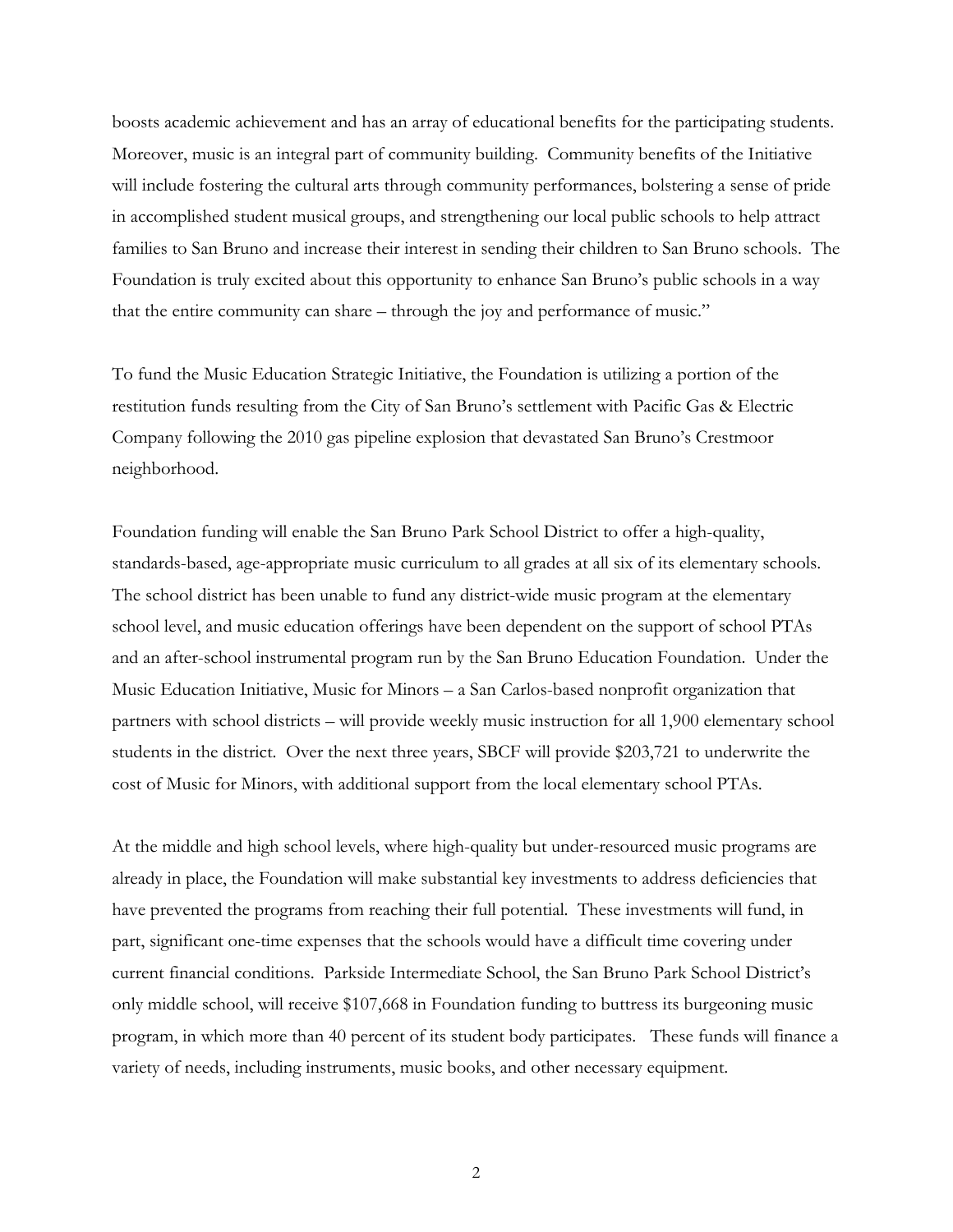At Capuchino High School, the San Mateo Union High School District comprehensive high school serving San Bruno, student demand for music instruction is increasing, as students who participate in Parkside's music program matriculate at the high school. The \$116,110 SBCF investment in the Capuchino music program, whose long tradition of excellence has suffered in recent years due to tightened school budgets, will help fortify the program as it prepares for growth. The funds will be used to address high-priority program needs including instrument repair and replacement, music books, music instruction software, transportation to competitions and performances, and, most notably, new marching band uniforms. The funds dedicated to the high school program will be granted to the Capuchino High School Alumni Association.

Two considerations balance the Foundation's vision for the Music Education Strategic Initiative: the aspirational goal of providing the financial resources to significantly bolster music education in San Bruno's public schools and the practical concern of making sure the enhanced programming is sustainable once the Foundation's funding sunsets. To address this second consideration, the Foundation is providing the San Bruno Education Foundation – which will also receive the grant funds for the elementary and middle school program enhancements – \$67,500 to support fundraising capacity building and program coordination efforts. The Foundation believes this investment is a critical part of the Initiative and will help ensure that its grant will have a lasting, meaningful impact in the schools and the community.

"The Music Education Strategic Initiative is a tribute to the Crestmoor neighborhood and our fellow San Bruno community members who directly suffered the tragedy of the 2010 gas pipeline explosion, especially the eight individuals who lost their lives," said Scott Curtner, President of the San Bruno Education Foundation. "In their honor, we will build on the success of the music programs that are already in place to implement a long-term and enduring vision for providing music education for all students, elementary through high school, in San Bruno."

The Music Education Strategic Initiative also relies on the support of the Capuchino Music Boosters (an arm of the Capuchino High School Alumni Association), Parkside Music Boosters (which is under the Parkside PTO), the elementary school PTAs, the San Bruno Park School District, the San Mateo Union High School District, and the teachers and staff of the individual schools. The Foundation is hopeful that the partnerships forged through the Initiative will lead to greater

3